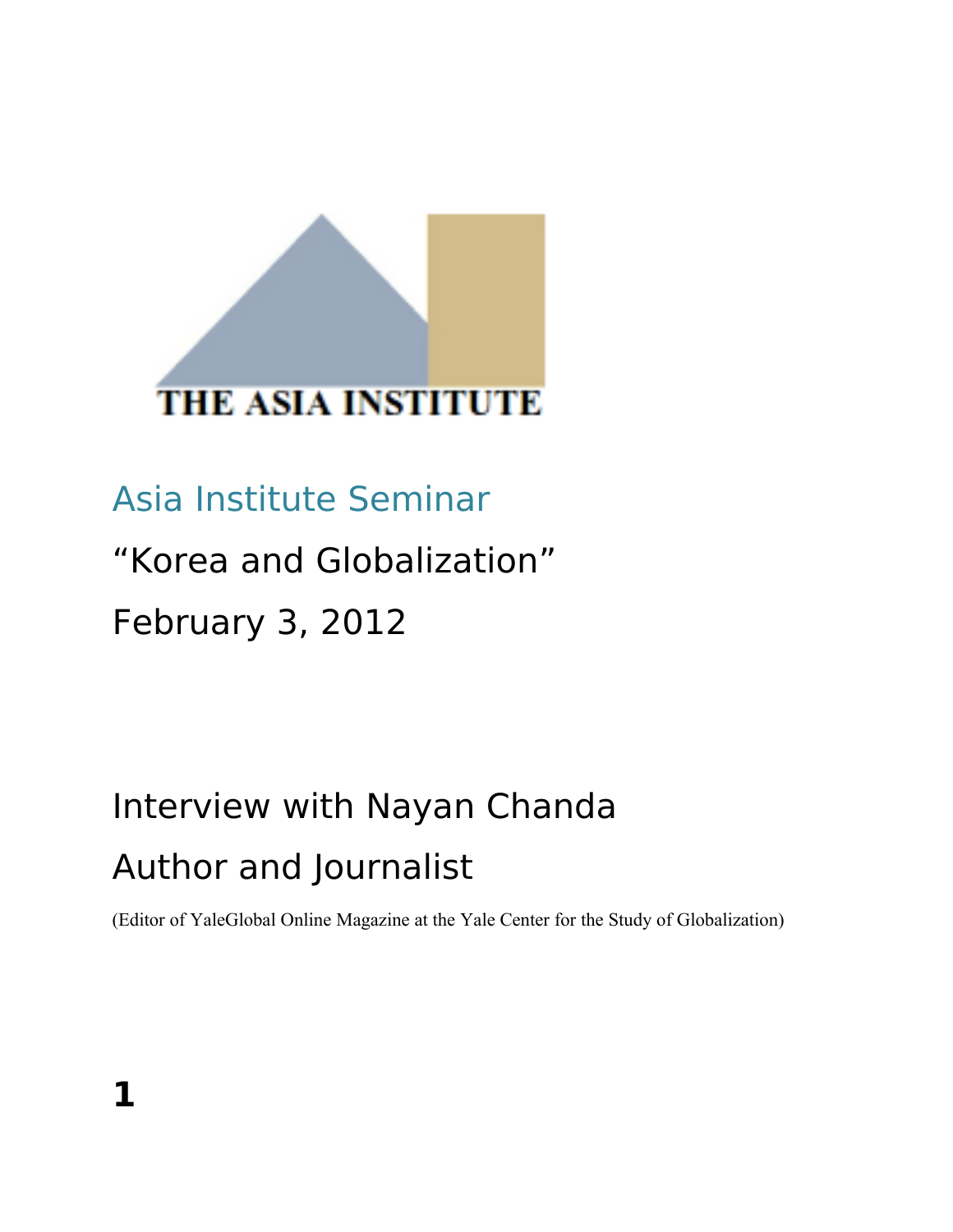Emanuel Pastreich, President of the Asia Institute, had an opportunity to speak recently with Nayan Chanda, renowned Indian author and journalist, about Korea's new global role. Mr. Chanda is one of the leading experts on the topic of globalization. His comments on Korea are of particular value because of his conception of does not assume the West to be the center of the phenomenon. Mr. Chanda has visited Korea frequently and also gave a talk at the Asia Institute in 2009. His work is admired for his strong historical sense: he traces globalization, largely based on trade, back over the last two millennia.

Chanda's best known book is *[Bound Together: How Traders, Preachers, Adventurers and](http://www.boundtogether-globalization.com/)  [Warriors Shaped Globalization](http://www.boundtogether-globalization.com/)* (Yale University Press, 2007), an insightful discussion of the process of globalization over the last two thousand years. Chanda posits that globalization is driven by traders seeking profits, preachers carrying 0ut a divine mission, adventurers in search of fortune and glory and warriors seeking loot and power. The book has been translated into Chinese, French, Korean, Japanese, Italian, Turkish & Portuguese. His book *Brother Enemy: The War After the War* is probably the most comprehensive study of the aftermath of the Vietnam Civil War and its implications for Southeast Asia. He also co-authored the book *The Age of Terror: America and the World After September 11* with Strobe Talbott, President of the Brookings Institution.

**Emanuel Pastreich:** It is an honor to have you here with us today for this seminar. You have had a chance to watch Korea evolve over the years as a journalist and writer. Can you reflect on recent political developments in Korea and put them in context for us?

**Nayan Chanda:** I have watched Korea for decades and find the rapid evolution of that country quite remarkable. We have seen the emergence of a mature political system since the era of Kim Dae Jung, with a diverse political debate and concerns about certain issues that were not on the table previously. I think that the evolution up through President Lee Myung Bak is quite striking. One wonders what the implications will be for the presidential election this year.

Parallel to the political development of Korea has been its astonishing technological evolution. We find in Korea the most connected country in the world. Korea has moved ahead of many industrialized countries, and its technological prowess, from automobiles to computers, from silicon wafers to power plants and the latest tablet by Samsung now sets global standards.

**EP:** How does the Korea you see today look in contrast to the Korea that you first encountered as a journalist and writer?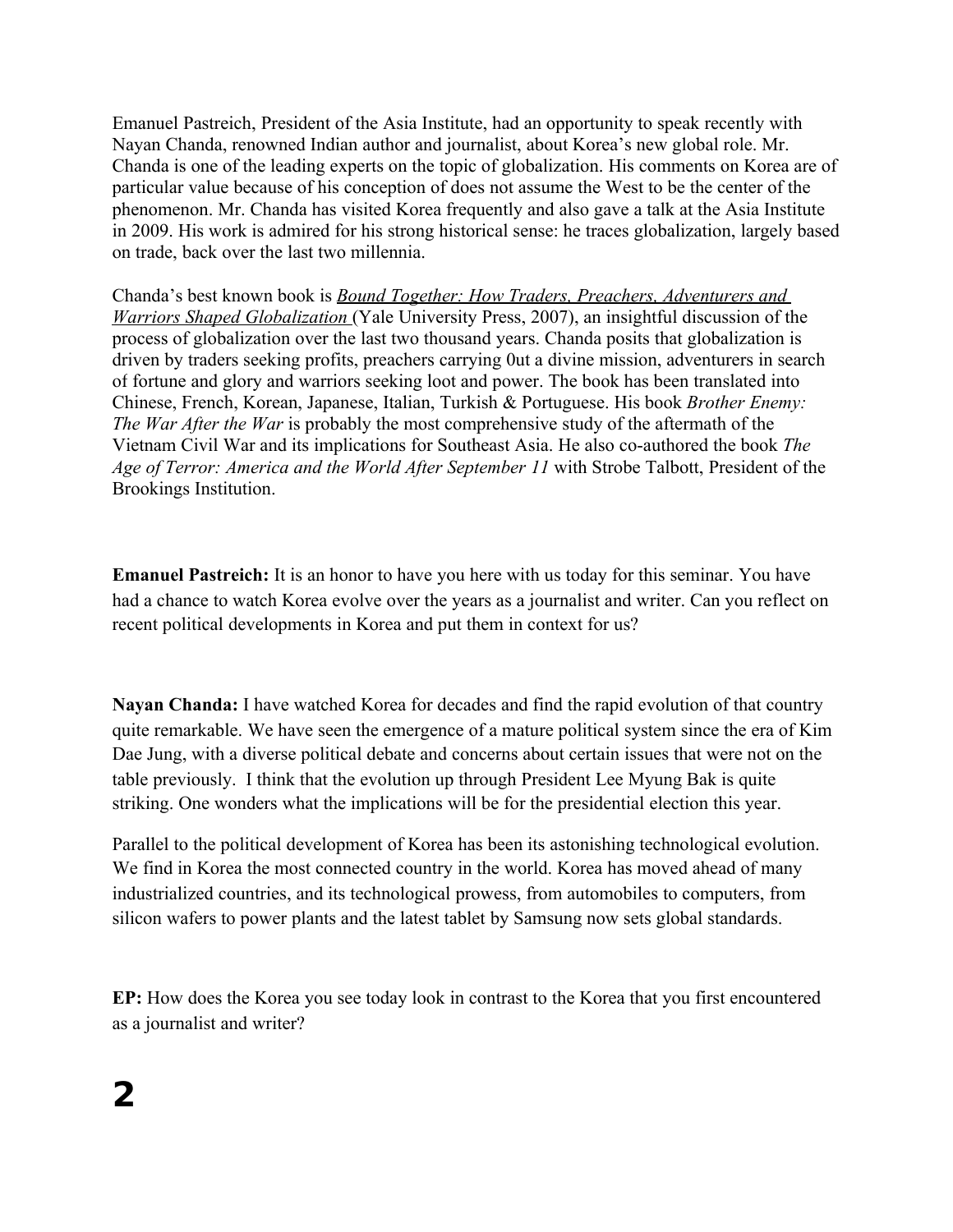**NC:** Korea was a very stiff place when I first arrived here. The environment was formal in terms of meetings, and it was aloof in terms of personal exchanges. Korea had had a strong military at the center of the political system and that culture made personal interactions and public events, quite stiff. The changes over the last fifteen years have been astonishing. President Lee went as far as to assure the citizens that he would consider all aspects of society in his policy. We have leaders who feel they need to respond to the needs of citizens, to be accessible and flexible. The recent mayoral election in Seoul was another indicator of increased political maturity. The election of Park Won Su confirms that voters clearly are interested in significant change and a more inclusive, more open, society. Such an attitude is a radical change from previous eras when the military set the style and rapid industrialization was the primary concern of most policy makers.

I am very curious as to how Korea will handle the debate on the status of the middle class going forward. The challenges to the middle class posed by economic change are visible globally that have led to the Occupy Wall Street movement, and other forms of social resistance. So, the question remains, how will the Korean government address this gap in income and opportunity born of recent economic growth? I wonder how this more sophisticated political establishment in Korea will respond to more acute sociopolitical criticism and political activism.

**EP:** Many of your writings treat globalization in a historical context. That perspective is most welcome, especially for someone like myself who studied pre-modern history and culture. In the last few waves of globalization, Korea was left out. In the seventeenth century, when Spain, Portugal and Holland put together their empires and trade networks, Korea were not even players. The only Western records of Korea are the notes of the Dutch Merchant Hendrick Hamel who wrote in the  $17<sup>th</sup>$  century of a few miserable years he spent trapped in Korea after a shipwreck trying to escape. When the English and Russians and Japanese sought out opportunities in Asia in the late nineteenth century, Korea was known as the "Hermit Kingdom." But this time we find Korea right in the middle. Korea is driving global trade and we see Korean companies springing up everywhere.

**NC:** Of course I am not an expert in Korean history. But I think we can attribute some of the problems to the degree to which the whims of one individual decided the fate of a country previously. The Korean Joseon Kingdom's decision to keep out all foreigners can be seen largely as the personal whim of the King. In Korea, and in China, the decision- making process for policy was limited to a small group in the palace that could not effectively evaluate the potential, and the challenges, to be found in the West. There was plenty of smuggling and informal trade even then, but the nation remained closed to open trade.

## **3**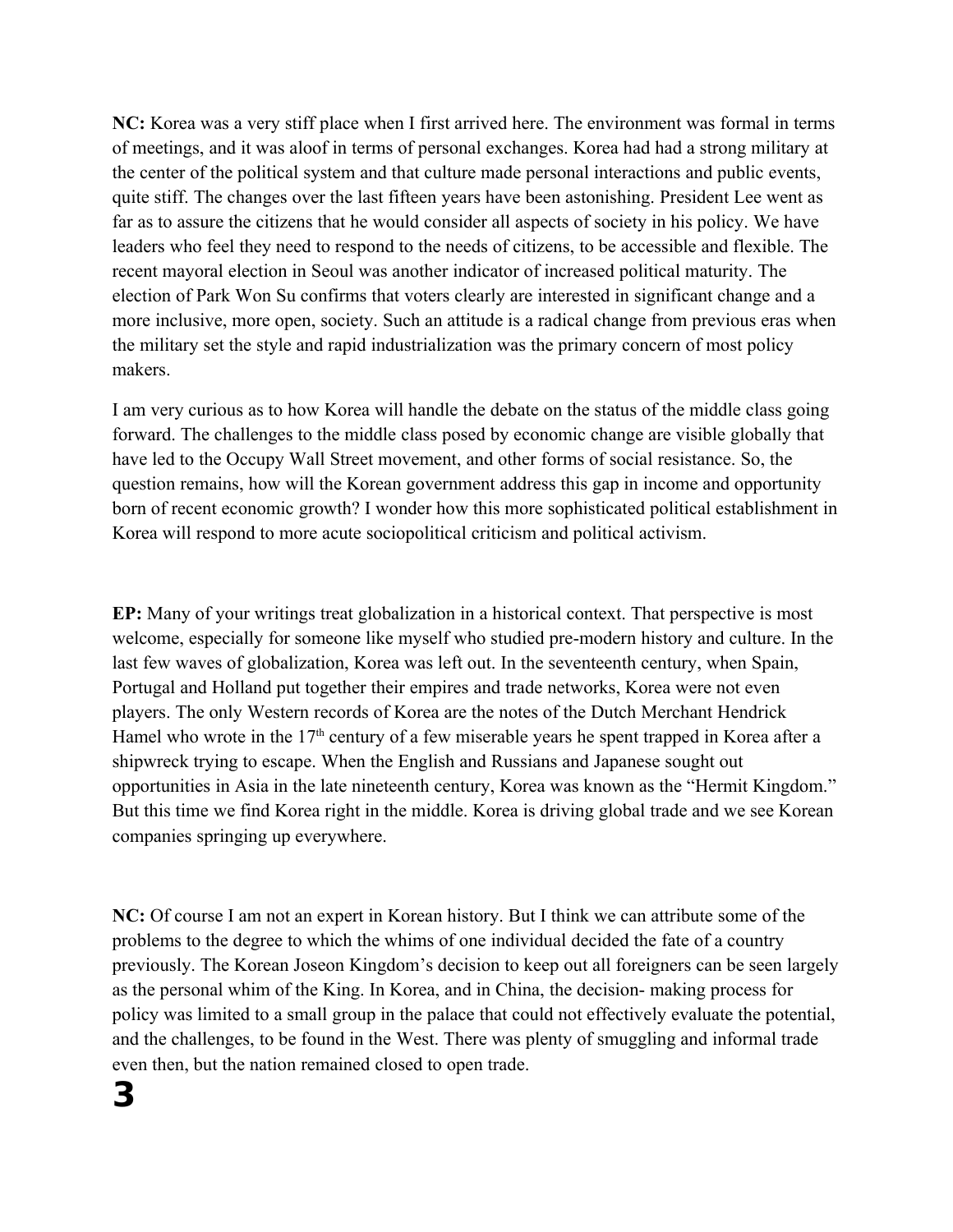One can see many examples of this autocratic response not only to external challenges, but also to internal innovation. Let us take the case of admiral Zheng He in the Ming Dynasty. Zheng He built the most impressive navy at the beginning of the  $15<sup>th</sup>$  century. His innovations and his fearless efforts brought about tremendous advancements in marine sciences and navigation in just one generation. His seven voyages through Southeast Asia, all the way to Africa, established new potential trade routes and gave Chinese confidence in their ability to conduct long-distance expeditions. China was posed to become the major maritime power. But the advances of those twenty-five years were cast aside by an autocratic government and an ignorant emperor. China went back to being an empire facing inward. In the nineteenth century, when Europe was modernizing its navy, the Empress Dowager Cixi spent the navy's budget to build a pavilion shaped like a boat at the summer palace.

One should bear in mind that when Christopher Columbus arrived in the New World, he was sailing in a boat that was one fifth the size of one of the flagship of Admiral Zheng He's fleet. The Chinese had the technological advantage, but it was the Spaniards and Portuguese who expanded shipping and build a global trade system. China just walled itself in, and in the seventeenth century China closed all its ports.

Korea also had impressive technology and know-how in the seventeenth century, but the interests of the king were domestic and internal. Agriculture and stability was the order of the day. Other opportunities were simply not followed up on.

Korea's opening to the world came in the late  $19<sup>th</sup>$  century. But that experience was bittersweet, tied to Japanese colonial domination. It was only in the 1990s that Korea's opening to the world bore fruit and Korea took a central spot on the world stage.

**EP:** Looking at the global roles of China and India today in historical context is also interesting. In a sense, we can say that although such dominant roles for China and India seem quite alien to many in the West, these countries have merely regained the role that they played previously, just a few centuries ago. But at the same time, it is a new world. China and India now have global interests, and global cultural reach, that they have never had before.

**NC:** Well, it is a new world that we witness, but that world is still rooted in the past. China and India together produced nearly half the world's gross domestic product in 1700. Both nations had substantial manufacturing bases far before anything in terms of sophistication or scale emerged in Europe. The Chinese were making cast iron in the fourteenth century and they exported it to Europe where such technologies did not exist. The Indians were leaders in the development of

#### **4**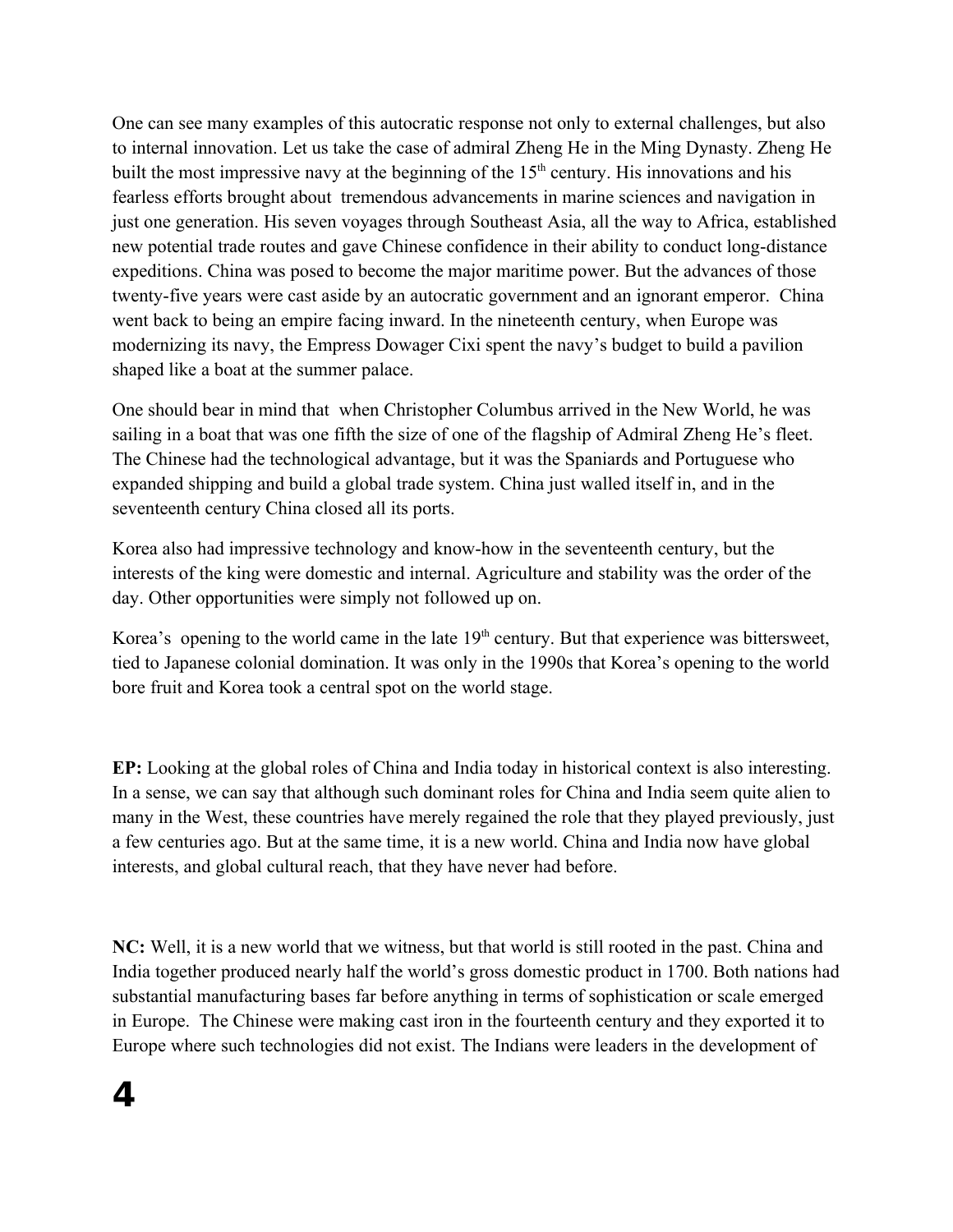high-quality steel. Both India and China focused on manufacturing technology, the process by which ceramics and silk are produced on a mass scale to high standards of quality. There was no such concept in feudal Europe. As a result, Indian textiles dominated the world until the Industrial Revolution. England has a chronic trade deficit with China through the middle of the nineteenth century.

India and China had advantages. Their civilizations are ancient and strong scholarly traditions in mathematics, engineering and administration served as the foundations for such manufacturing know-how. And the large populations of these two nations, far beyond anything Europe was able to support before the second half of the  $19<sup>th</sup>$  century, also offered distinct advantages. Since the 1990s, these two countries have managed to reclaim some of the economic dominance they had three hundred years ago. The scale that India and China work on is quite different than that which we find in the West and has its advantages.

**EP:** You have mentioned technology and its role in the development of Asia. It is clear that the ability of, Koreans, Asians, to effectively apply technology has been a major factor in their rise. Increasingly we see Korea playing a leading role in the commercialization of new technologies. As Korea develops into a major center for technology, Korea's influence may well expand in unexpected ways. Technology is linked to international relations, to culture and even to ideology. What do you think is Korea's potential?

**NC:** I think we find ourselves today on the threshold of a major technological revolution. The changes going on around us today are the equivalent of electrification in the 20th century. Of course electricity was discovered long before it had any practical impact on our lives. The potential for using electricity was there, but people had not figured out a way to design small electric generators, or to distribute electricity through a grid efficiently.

We are reaching the point at which microprocessors will be an essential part of every device. The next generation of network technology requires not only that every machine have an IP address, but also that they can be controlled and function based on the digital signal that it received from the Internet. This development means that we are moving towards a stage at which every device will be controlled by a small handset. The expansion of the internet into everyday products will open up a new horizon for innovation. Korea has taken the right steps to position itself for a major role in this new technological revolution. I think the development of personal technology that can mesh seamlessly with the Internet is the way of the future. Korea is poised to be a major player.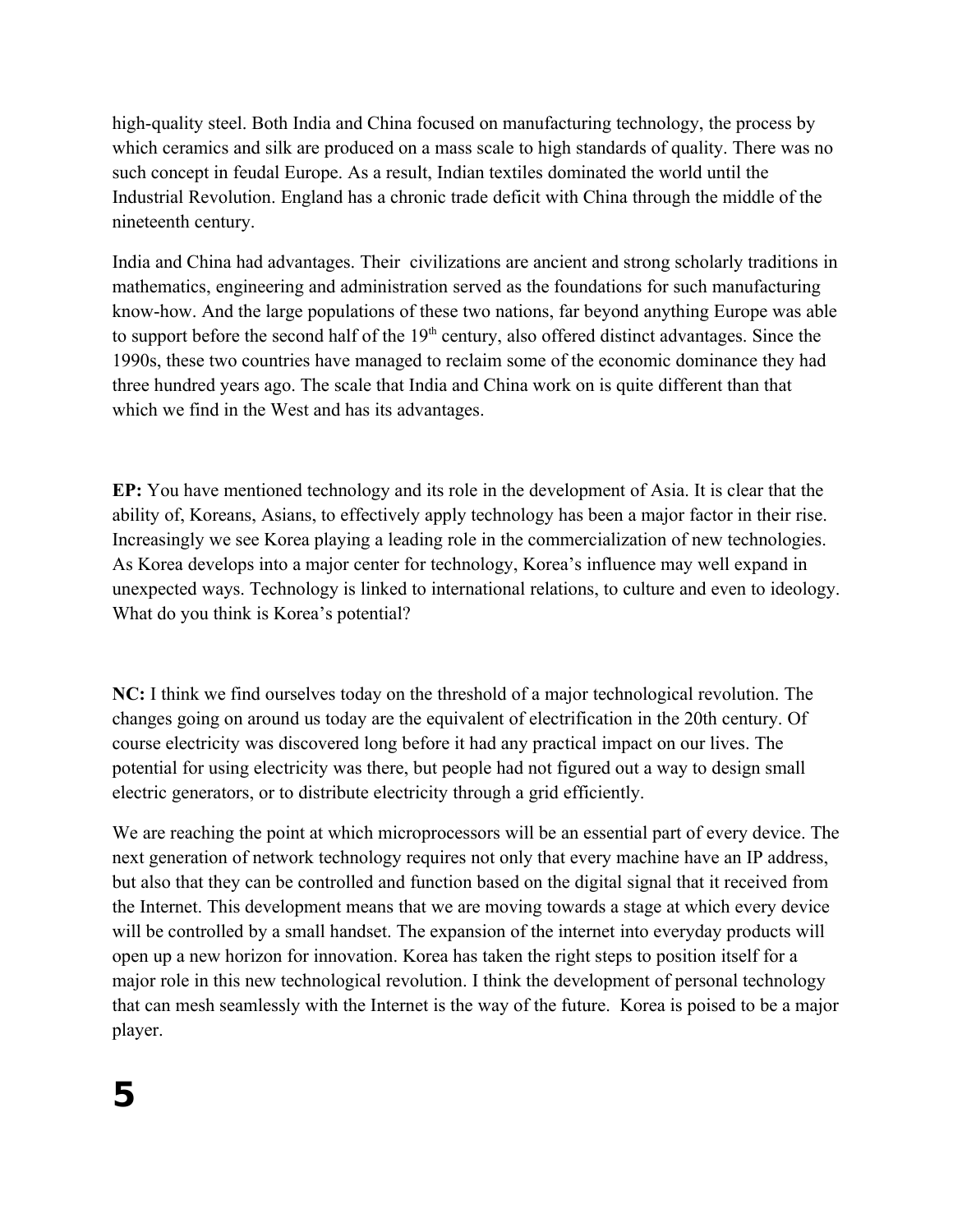**EP:** I can certainly see that sort of potential in Korea these days. One of the most striking aspects of Seoul these days is the arrival of a significant swath of the global creative class in Seoul. They are coming in search of potential in this environment. Previously, internationals in Korea consisted of military personnel, missionaries, English teachers and a few representatives of major multi-national corporations. The range was limited and the interest was not so much in unlocking the potential of Korea, but rather in fulfilling a role for some institution in a foreign country, or simply making a little cash before going home. Now we find highly educated, sophisticated players coming over who want to build their own institutions and benefit from what Korea is doing, not represent foreign entities. This influx has revolutionized Korea and made it more international in some respects than the United States.

**NC:** In India, I have been struck by similar scenes. I see many foreigners with advanced expertise coming to India in search of opportunities. They may be bringing expertise, but often they are seeking out Indian expertise.; And you can see a similar flow of the global creative class into Southeast Asia. The potential is now visible to the informed around the world and those seeking their fortunes can see that all roads lead to Asia. In terms of the circulation between East and West, it is clear that the tables have turned.

**EP:** In education as well, Korea is emerging quite quickly as a player. Students who would obviously have gone to programs in the United States are now choosing programs in Korea. It is not merely about the rise in the overall rankings of Korean universities, but also about the reach that Korean universities now have globally as centers of excellence. I published two books with Seoul National University Press last year in English with a very positive result. No one took Seoul National University Press seriously as a publishing house ten years ago, but it is now connotes prestige.

But there remain causes for concern. Some people comment that Northeast Asia today resembles Europe one hundred years ago. That was a period of tremendous integration in Europe, but because essential rivalries could not be managed, and nationalism remained at the center of political discourse, it would take two world wars before effective integration was achieved. Do you have any ideas about how Asia can successfully move forward while avoiding what Europe went through?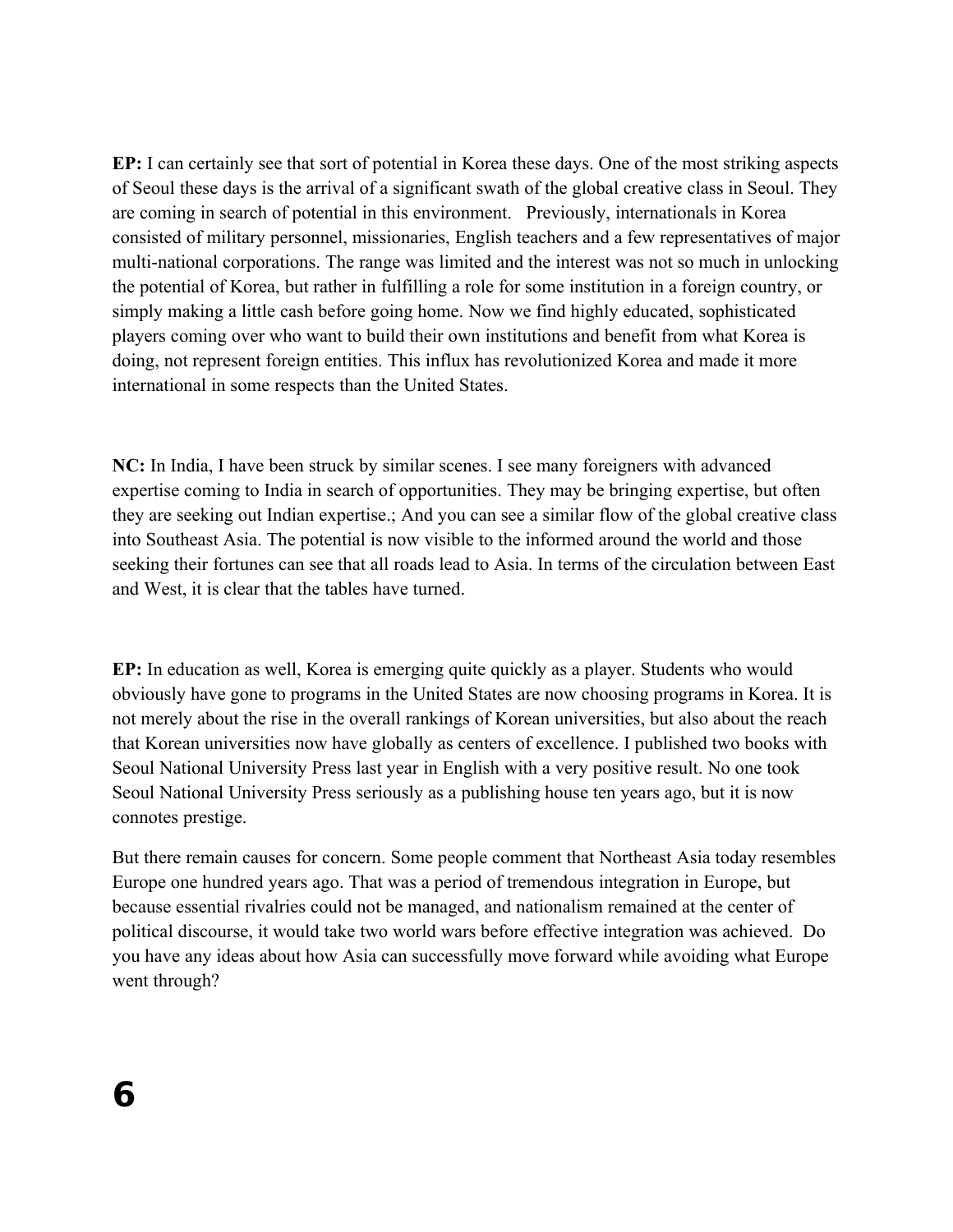**NC:** Despite deep historical divisions, Europe managed create an effective system for economic and political integration over the last fifty years. Europe effectively moved beyond the conflicts of the twentieth century to realize its full potential. But the current crisis suggests that an economic union that is not under-girded by substantial political unity is fraught with peril. For example, we see today in Europe that there is a common monetary policy, but there is no common fiscal policy. The problems born of that discrepancy are now threatening the economic union of Europe itself. The need to coordinate the economic and the political aspects of integration that Europe demonstrates offers a substantial lesson for Asians going forward. There remain deep economic divisions in the region that need to be addressed; nationalistic agendas can get in the way of the regions development.

**EP:** When I came to Korea in 2007, I saw many articles that suggested that Northeast Asia could achieve an economic integration along the lines of the European Union. But recent problems in the European Union have made such analogies rather unpopular. Asia will have to follow its own path.

**NC:** I think history remains a major factor in efforts to promote greater integration. How history is interpreted and how it is used in the political discourse of each nation can impact progress. What I find encouraging in the case of East Asia is that young people across Asia are speaking the same language, using similar terms and assumptions and wrestling with the same issues in the discourse of pop culture. For the next generation there is the potential to create a new dialogue less confined by historical issues of the past. A new Asia can emerge from that new discursive space.

**EP:** The Internet can be a double-edged sword. One sees discussions about Japanese colonial policy of the 1930s in Korea, disputes about territory between China and Korea dating back to the Tang Dynasty in Korea and China and sensitivity about national prestige magnified by the Internet and the media. So also arguments about whether the cultural innovations and technologies of the past are "Chinese" or "Korean" or "Japanese" in nature can have a lot of impact on contemporary relations. The Internet can bring together some young people, but it can also fan the flames concerning issues that people were not even thinking about before.

**NC:** The Internet allows positive intercourse between individuals that builds consensus. But it also allows some people to speak without constraint as a way to vent their anger. Those who

### **7**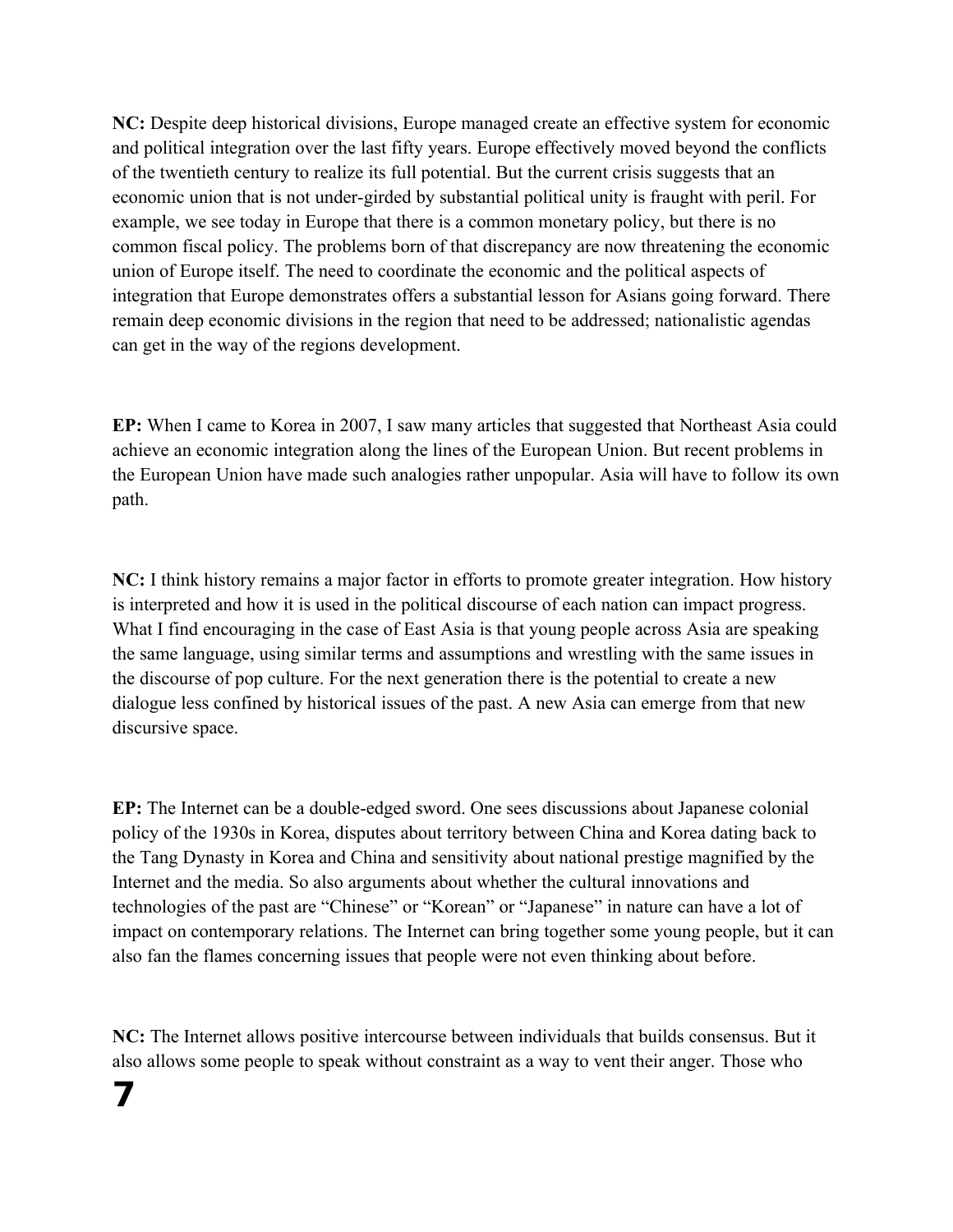harbor bitter memories about past events can use the Internet as a megaphone that allows them to take issues from the past and make them central problems today. Both aspects of the Internet are true, but I am encouraged overall to see quite constructive discussions going on among youth overall.

**EP:** The new presence of India and Southeast Asia in the global economy is slowly restructuring East Asia as well. Let us take the example of Sichuan Province in China. Sichuan was something of a backwaters in China, far away from Beijing and not an economic powerhouse. But now Sichuan is benefiting immensely from its ties to India and Southeast Asia. Its geographical position has turned out to be a major asset, not a liability. In the case of Korea, I know some Koreans who studied languages like Thai and Malay in the previous generation. At the time their work was perceived as obscure subject for academic inquiry. Now they find that they have immense opportunities.

**NC:** I find that this massive geopolitical shift is best summed up by the growth of the airline industry. When I first came to Southeast Asia in the 1970s, traveling from Bangkok to any place in China was a matter of around one or two days of travel. There were no direct flights and those flights that were available were more often than not much delayed. You had to travel through Hong Kong and there were hassles at every turn. Now, if you go to the airport in Singapore, or Hong Kong, or Bangkok, there are direct flights to just about every major city.

**EP:** We see listed on the big board for departures at airports around Asia the names of cities in Southeast Asia and Central Asia, regional China and Russia that most people have not heard of ten years ago. It is a new landscape indeed.

**NC:** For someone like me who has watched Southeast Asia develop over the last forty years, the current state is quite astonishing.

In the case of China, issues like pollution are becoming quite serious concerns. At the moment of China's rise to global power, the number of wealthy Chinese who migrate to the United States and Canada is remarkable. They give as their reason quality of life. They cite pollution as an important factor. They simply do not want their children to grow up in a polluted environment. Of course the poor do not have such opportunities. Globalization is changing the nature of the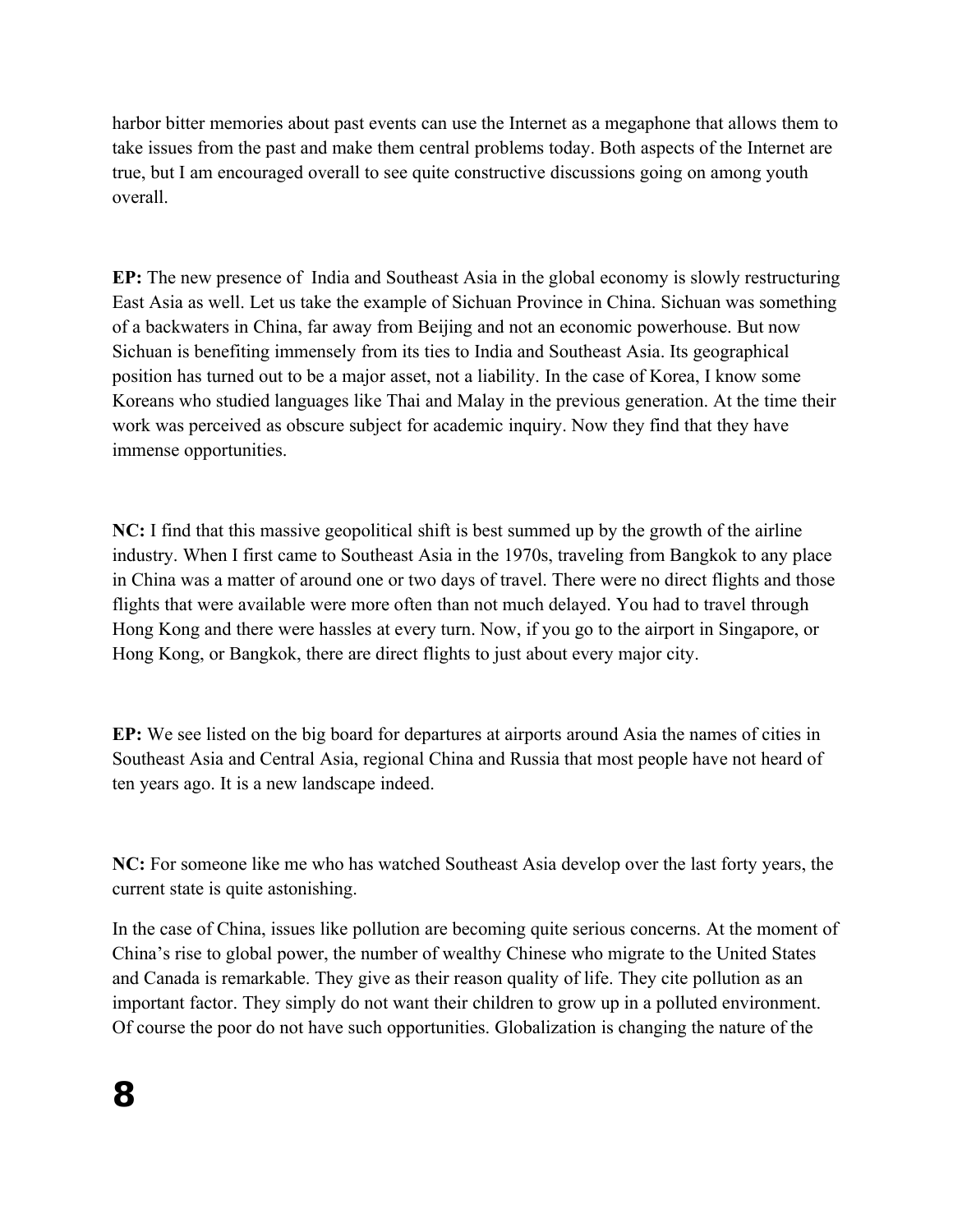process of development in unexpected ways. And that process is different from that of previous waves of globalization.

**EP:** Let us come back to Korea and its role in the process of globalization. How does Korea look when seen from an Indian perspective?

**NC:** From Indian perspective, Korea is omnipresent in every city and region. When I am in India, I am struck by the visibility of Samsung and other Korean companies on every corner, in every building or public space. The visibility of Korean products, advertisements for Korean firms and images of Korea have increased dramatically.

There is no equal to Samsung. You have Coca Cola and Pepsi, but they are not nearly as visible as Samsung. Korean products are now a part of Indian daily life.

**EP:** If we look for the origins of Korea's rise to global power, we come back to an odd feature of Korea: Korea has an institutional flexibility that we associate with developing nations. If Koreans want to start a big project tomorrow, they can do it. That sort of rapid mobilization we see happen in developing nations. On the other hand, developing nations lack individuals with advanced training in technology or finance to administer such projects. As a result the results are lackluster. Developing nations lack a class of administrators who are resistant to corruption and to pressure from personal friends and family. Germans and Japanese are highly competent, but they cannot make policy decisions quickly; they lack flexibility. Korea, however, has both the flexibility of a developing nation and the expertise, and high standards for government officials and corporate administration we associate with a developed nation. That is Korea's secret.

**NC:** The Korean War has had unexpected benefits for Korea. That terrible experience has not only created a more flexible system in government and industry, it has established a unique relationship with the United States. The Koreans had no hesitation about sending their best and their brightest to make the best of American education. There was none of the nationalist resistance one sees elsewhere. In the Japanese case, for example, there has been more suspicion of American approaches. Some Japanese have promoted American innovation strategies in Japan, but overall Japan has been far slower than Korea in accepting the full implementation of new approaches. That lag has been decisive.